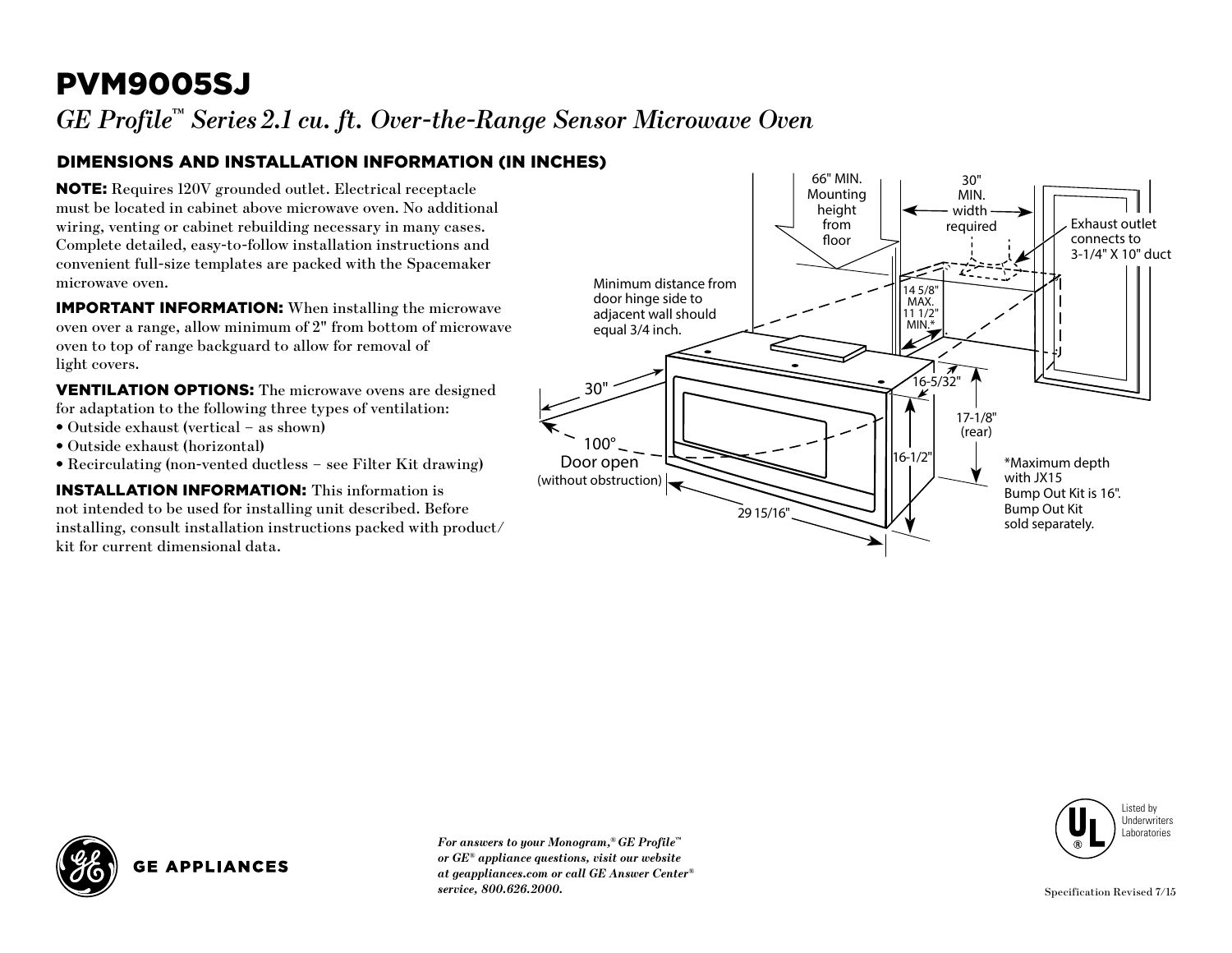# PVM9005SJ

*GE Profile™ Series 2.1 cu. ft. Over-the-Range Sensor Microwave Oven*

### Dimensions and Installation Information (in inches)

**HOOD EXHAUST DUCT:** Outside ventilation requires a **HOOD EXHAUST DUCT.** Read the following carefully.

**EXHAUST CONNECTION:** The hood exhaust has been designed to mate with a standard 3-1/4" x 10" rectangular duct. If a round duct is required, a rectangularto-round transition adaptor must be used. Do not use less than a 6" diameter duct.

**REAR EXHAUST:** If a rear or horizontal exhaust is to be used, care should be taken to align exhaust with space between studs, or wall should be prepared at the time it is constructed by leaving enough space between the wall studs to accommodate exhaust.

MAXIMUM DUCT LENGTH: For satisfactory air movement, the total duct length of 3-1/4" x 10" rectangular or 6" diameter round duct should not exceed 120 equivalent feet.

Elbows, Transitions, Wall and Roof Caps, etc., present additional resistance to airflow and are equivalent to a section of straight duct which is longer than their actual physical size. When calculating the total duct length, add the equivalent length of all transitions and adaptors plus the lengths of all straight duct sections. The chart below shows the approximate feet of equivalent length of some typical ducts.

| <b>DUCT</b>                                                 | <b>EQUIVALENT FEET</b> |
|-------------------------------------------------------------|------------------------|
| <b>A.</b> Rectangular-To-round<br><b>Transition Adaptor</b> | $5$ ft.                |
| <b>B.</b> Wall Cap                                          | 40 ft.                 |
| $C.90^\circ$ Elbow                                          | 10 ft.                 |
| $D.45^{\circ}$ Elbow                                        | $5$ ft.                |
| $E. 90^{\circ}$ Elbow                                       | $25$ ft.               |
| <b>F.</b> $45^{\circ}$ Elbow                                | 5 ft.                  |
| <b>G.</b> Roof Cap                                          | $24$ ft.               |

**GE APPLIANCES** 

*For answers to your Monogram,® GE Profile™ or GE® appliance questions, visit our website at geappliances.com or call GE Answer Center® service, 800.626.2000.*

#### Optional Accessories (Available at additional cost)